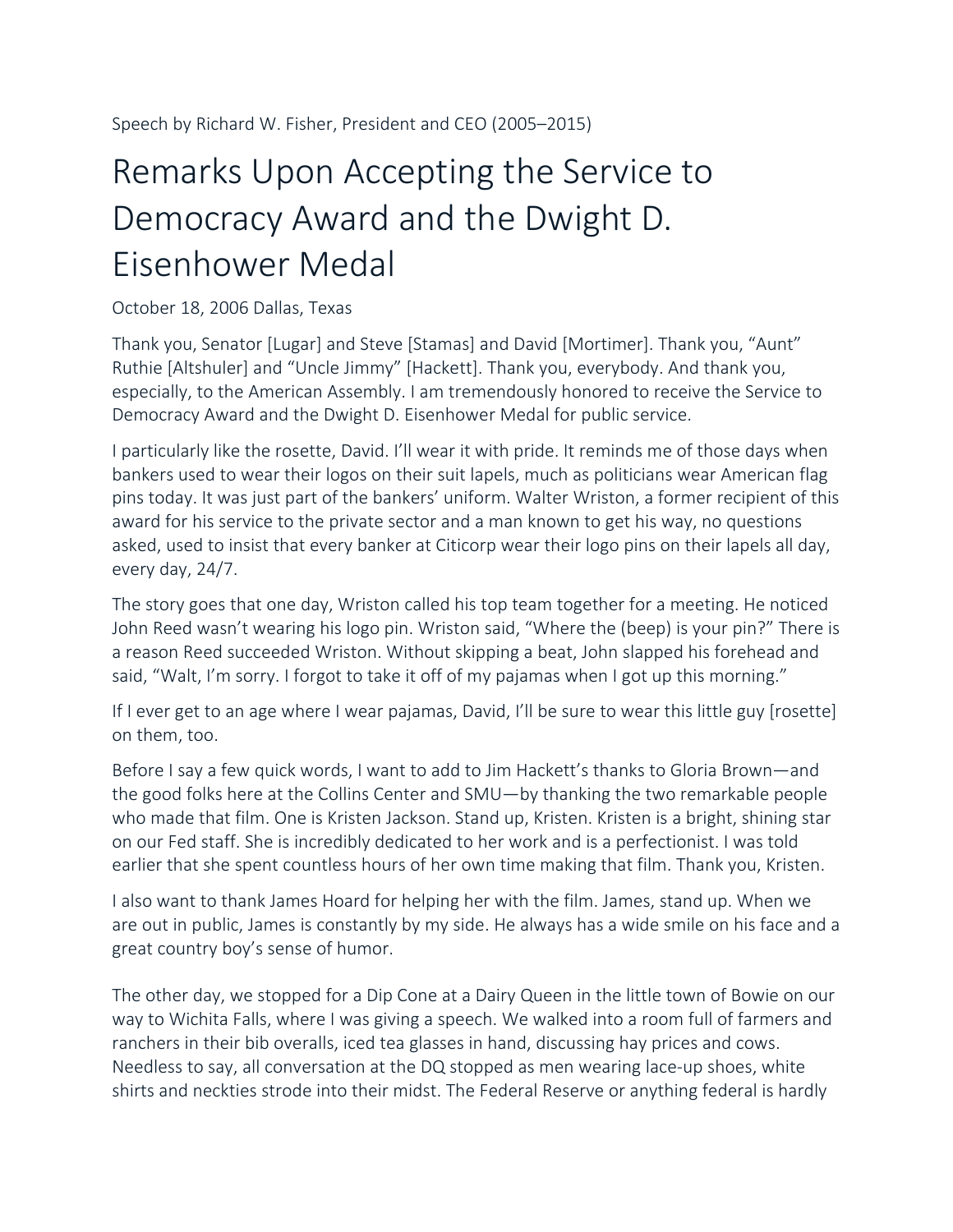popular in the hardscrabble reaches of that part of Texas. I was just about to turn on my heels and head back to the car when James leaned over to me and whispered, "Don't worry, Richard. Dressed as we are, they just think we're Baptist preachers passing through town."

Seeing that picture in the South African veld of my mother as a little girl, taken shortly after her father died in the flu epidemic of 1918, really puts this evening into perspective—that image, and the fact that there are no pictures of my father before he was 20 or so because he had no family to take one (and the foster parents that occasionally took him in off the streets in Australia couldn't have afforded a camera). Juxtapose that against those beautiful pictures with Nancy, of Anders with the first fish he caught, Alison's sweet laughter, James in his Y-football uniform and Texana in my arms the night I got the good news/bad news that I had been nominated to run for the U.S. Senate.

If you hold on to those images, then all the other events the film documents—all the meetings with presidents and heads of state and government; the trade negotiations with China and Vietnam and all the rest; the tête-à-têtes with Nelson Mandela and Alan Greenspan and even Dolly Parton (that photo is my favorite: It reminds me of Groucho Marx's line in the movie At the Circus: "She had a smile men adore so, and a torso even more so"); sitting at the table of the Federal Open Market Committee—all those events, as wonderful as they were and are, pale in significance.

Whatever it is that you think I have done right, whatever it is that the trustees of the American Assembly feel qualifies me for this honor, whatever it is that would lead good people like Ruth Altshuler and Jim Hackett and Steve Stamas and Dick Lugar to allege what they have alleged, would never have occurred if my parents hadn't had the gumption to lift themselves up from nowhere and come to this promised land we call America so that I could eventually meet Nancy and be given the gift of four beautiful children. My family is the wellspring of my good fortune. They are my inspiration to "pay it back."

Not that I did not enjoy those hyperbolic words of praise from Ruth and Jim and Steve and the good senator. I am grateful for them. But I do think it is important to put them in context, especially in front of two truly praiseworthy Nobel laureates like Michael Brown and Joe Goldstein; a selfless patriot like Ross Perot; some of the most talented business leaders in the nation, like Ray Hunt (the magnificent chairman of our board at the Dallas Fed) and John Menzer and Jim Hackett and Mike Ullman and Mike Jordan; or truly gifted public servants like Senator Dick Lugar and Admiral Bob Inman; yet alone in front of my wife of 33 years and my children and my brother Mike and my mother-in-law, who know me so well, foibles and all.

This past Sunday, David Brooks of the New York Times provided his readers a sweet tribute to Adam Smith's treatise on moral sentiments. Brooks paraphrased a couple of sentences Smith wrote 250 years ago that summarize how I feel about this moment: "We not only want to feel praise, we want to feel praiseworthy. We want to act in ways that deserve praise, if a wise, impartial spectator happened to be watching us. In our best moments, we want to live